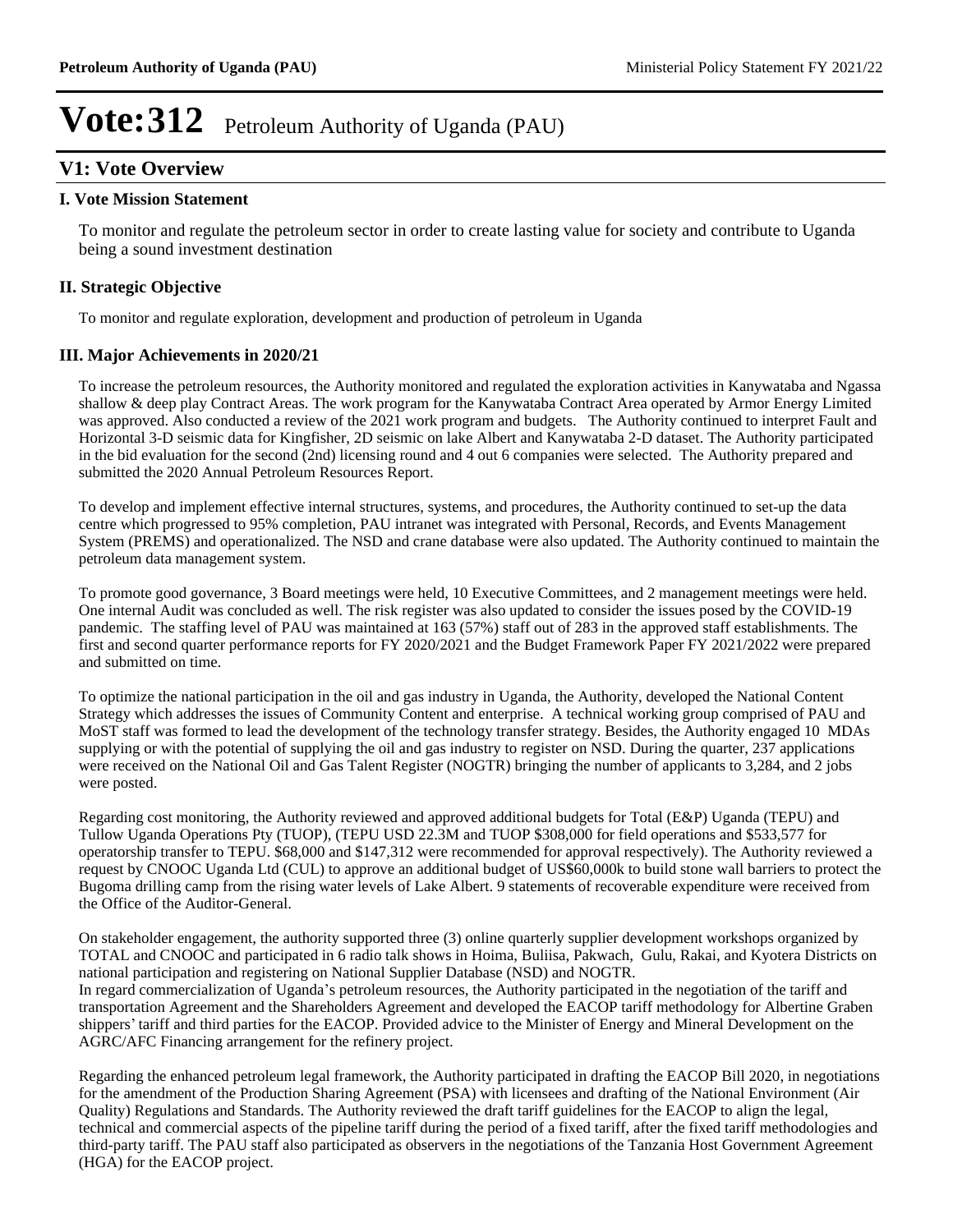The Tilenga RAPs 2-5 implementation reports were reviewed and approved. All thirty-six (36) graves affected by the Tilenga RAP 1 (Central Processing Facility (CPF) and Industrial areas) were successfully relocated. Twenty-nine (29) out of thirty (30) PAPs who qualified for resettlement houses were relocated. Livelihood restoration activities for KFDA and Tilenga RAP 1, which include fish farming, apiary, livestock, and crop farming were ongoing.

For efficient and effective Field Development Planning, the Authority continued to evaluate and review the drilling and wells proposals and designs to achieve fit-for-purpose wells and good drilling practices and conducting internal research on proposed well completion designs for the Tilenga development project. The Authority reviewed Petroleum Reservoir Reports (PRR) and Reservoir Management Plans for KFDP and Tilenga Development Area submitted by CNOOC Uganda Limited (CUL) and Total E&P Uganda B.V respectively.

 Monitored the baseline data collection for the ESIA for the proposed petroleum midstream developments (Refinery, Water intake, Products pipeline, and Mpigi Remote Refinery Terminal); Undertook compliance monitoring inspection covering the Kanywataba Contract Area, KFDA, and Tilenga Field Development areas; Remote monitoring of the movements and ranging patterns of collared Elephants in Murchison Falls National Park (MFNP). Baseline assessment reports of ranging behaviors and stress levels of selected mammal species in MFNP reviewed; prepared and submitted a quarterly report (July to September 2020) to NEMA. Two (2) HSS audits were carried out on CNOOC and TEPU annual well integrity testing campaigns. An engagement was held with the Ntoroko District Security Committee to ensure routine supervision and safe storage of explosives at KCA and Monitored the implementation of the 2020 road safety awareness campaign for CNOOC.

### **IV. Medium Term Plans**

In the medium -term, the Authority will priotize to;

(i) Build a strong regulatory regime and improving capabilities (manpower, processes, guidelines and systems, modern IT infrastructure) for effective regulation of the petroleum industry in Uganda.

(ii) Implement the National Petroleum Data Repository Infrastructure (NPDRI) project.

(iii) Construct and equip the PAU regional Offices and staff quarters in the Albertine Graben and along the EACOP route.

(iv) Implement the Retooling of PAU project

(v) Monitor and regulate petroleum exploration programmes in the country;

(vi) Monitor and regulate Petroleum Field Development including Tilenga and Kingfisher Field Development Projects;

(vii) Monitor and regulate the Oil Refinery Project and the associated facilities

(viii) Monitor and regulate the East African Crude Oil Pipeline (EACOP) Project.

(ix) Promote co-existence between petroleum activities/ operations and the environment.

(x) Monitor and regulate the national participation on the petroleum industry.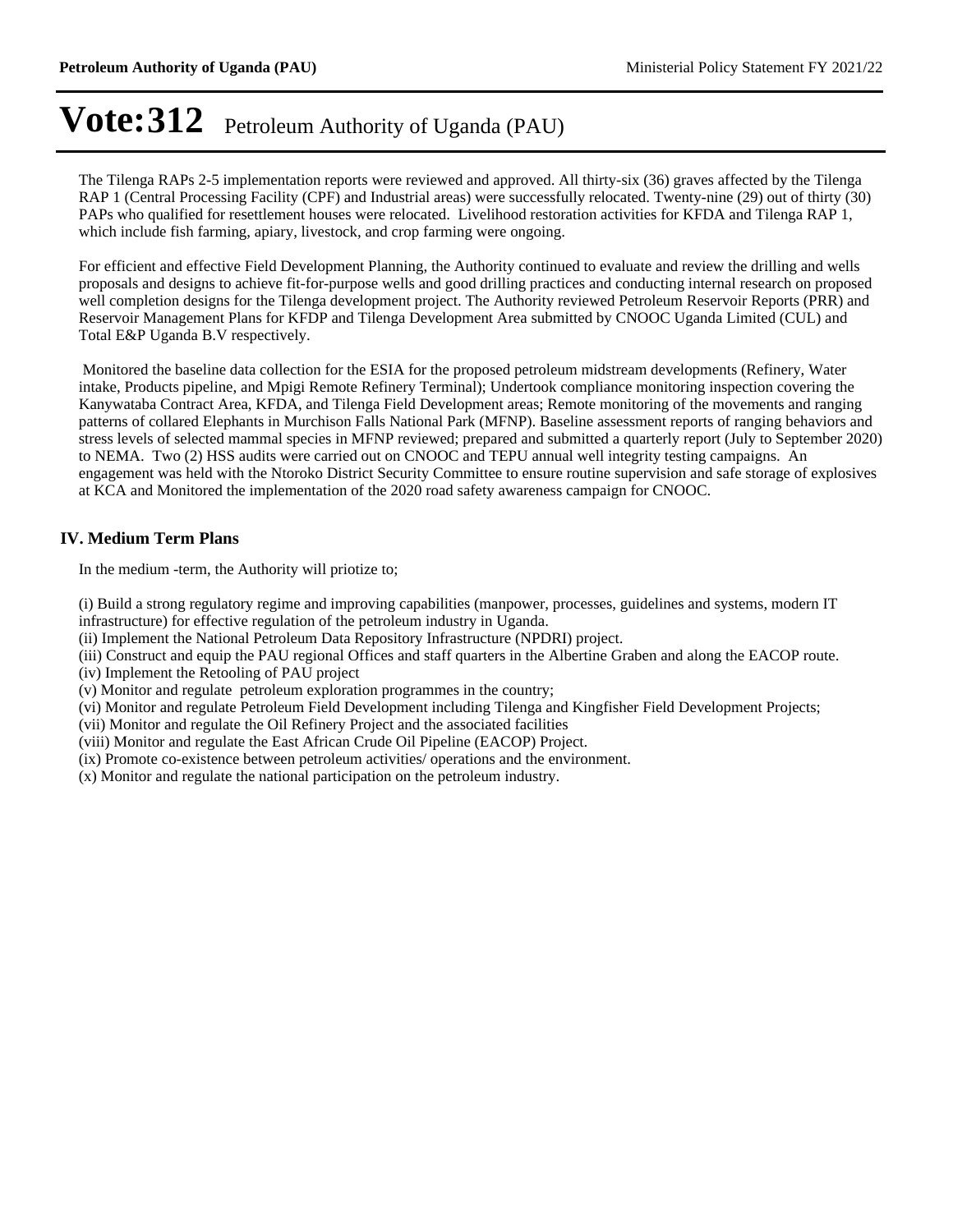### **V. Snapshot Of Medium Term Budget Allocations**

**Table 5.1: Overview of Vote Expenditures (UShs Billion)**

|                  |                                                      | 2020/21            |               |                                           | <b>MTEF Budget Projections</b> |         |         |         |         |
|------------------|------------------------------------------------------|--------------------|---------------|-------------------------------------------|--------------------------------|---------|---------|---------|---------|
|                  |                                                      | 2019/20<br>Outturn | <b>Budget</b> | <b>Approved Expenditure</b><br>by End Dec | 2021/22                        | 2022/23 | 2023/24 | 2024/25 | 2025/26 |
| <b>Recurrent</b> | Wage                                                 | 18.157             | 23.829        | 10.277                                    | 23.829                         | 25.021  | 25.021  | 25.021  | 25.021  |
|                  | Non Wage                                             | 23.002             | 26.969        | 8.799                                     | 18.264                         | 18.264  | 18.264  | 18.264  | 18.264  |
| Devt.            | GoU                                                  | 1.528              | 10.927        | 3.676                                     | 10.927                         | 10.927  | 10.927  | 10.927  | 10.927  |
|                  | Ext. Fin.                                            | 0.000              | 0.000         | 0.000                                     | 0.000                          | 0.000   | 0.000   | 0.000   | 0.000   |
|                  | <b>GoU</b> Total                                     | 42.687             | 61.726        | 22.752                                    | 53.021                         | 54.212  | 54.212  | 54.212  | 54.212  |
|                  | <b>Total GoU+Ext Fin (MTEF)</b>                      | 42.687             | 61.726        | 22.752                                    | 53.021                         | 54.212  | 54.212  | 54.212  | 54.212  |
|                  | Arrears                                              | 0.000              | 0.000         | 0.000                                     | 0.000                          | 0.000   | 0.000   | 0.000   | 0.000   |
|                  | <b>Total Budget</b>                                  | 42.687             | 61.726        | 22.752                                    | 53.021                         | 54.212  | 54.212  | 54.212  | 54.212  |
|                  | <b>A.I.A Total</b>                                   | N/A                | N/A           | N/A                                       | N/A                            | N/A     | N/A     | N/A     | N/A     |
|                  | <b>Grand Total</b>                                   | 42.687             | 61.726        | 22.752                                    | 53.021                         | 54.212  | 54.212  | 54.212  | 54.212  |
|                  | <b>Total Vote Budget</b><br><b>Excluding Arrears</b> | 42.687             | 61.726        | 22.752                                    | 53.021                         | 54.212  | 54.212  | 54.212  | 54.212  |

#### **Table 5.2: Budget Allocation by Programme (UShs Billion)**

|                                                | 2021/22 Draft Estimates |          |              |
|------------------------------------------------|-------------------------|----------|--------------|
| <b>Billion Uganda Shillings</b>                | GoU                     | Ext. Fin | <b>Total</b> |
| Sustainable Development of Petroleum Resources | 53,021                  | 0.000    | 53.021       |
| <b>Grand Total:</b>                            | 53.021                  | 0.000    | 53,021       |
| <b>Total excluding Arrears</b>                 | 53.021                  | 0.000    | 53.021       |

### **VI. Budget By Economic Clasification**

**Table V6.1 2020/21 and 2021/22 Budget Allocations by Item**

|                                       |        | 2020/21 Approved Budget |            |              |        | 2021/22 Draft Estimates |              |
|---------------------------------------|--------|-------------------------|------------|--------------|--------|-------------------------|--------------|
| Billion Uganda Shillings              | GoU    | Ext. Fin                | <b>AIA</b> | <b>Total</b> | GoU    | Ext. Fin                | <b>Total</b> |
| <b>Output Class: Outputs Provided</b> | 50.799 | 0.000                   | 0.000      | 50.799       | 42.094 | 0.000                   | 42.094       |
| 211 Wages and Salaries                | 23.879 | 0.000                   | 0.000      | 23.879       | 23.854 | 0.000                   | 23.854       |
| 212 Social Contributions              | 2.758  | 0.000                   | 0.000      | 2.758        | 2.758  | 0.000                   | 2.758        |
| 213 Other Employee Costs              | 5.413  | 0.000                   | 0.000      | 5.413        | 5.413  | 0.000                   | 5.413        |
| 221 General Expenses                  | 8.524  | 0.000                   | 0.000      | 8.524        | 4.554  | 0.000                   | 4.554        |
| 222 Communications                    | 0.536  | 0.000                   | 0.000      | 0.536        | 0.257  | 0.000                   | 0.257        |
| 223 Utility and Property Expenses     | 0.879  | 0.000                   | 0.000      | 0.879        | 1.030  | 0.000                   | 1.030        |
| 224 Supplies and Services             | 0.570  | 0.000                   | 0.000      | 0.570        | 0.542  | 0.000                   | 0.542        |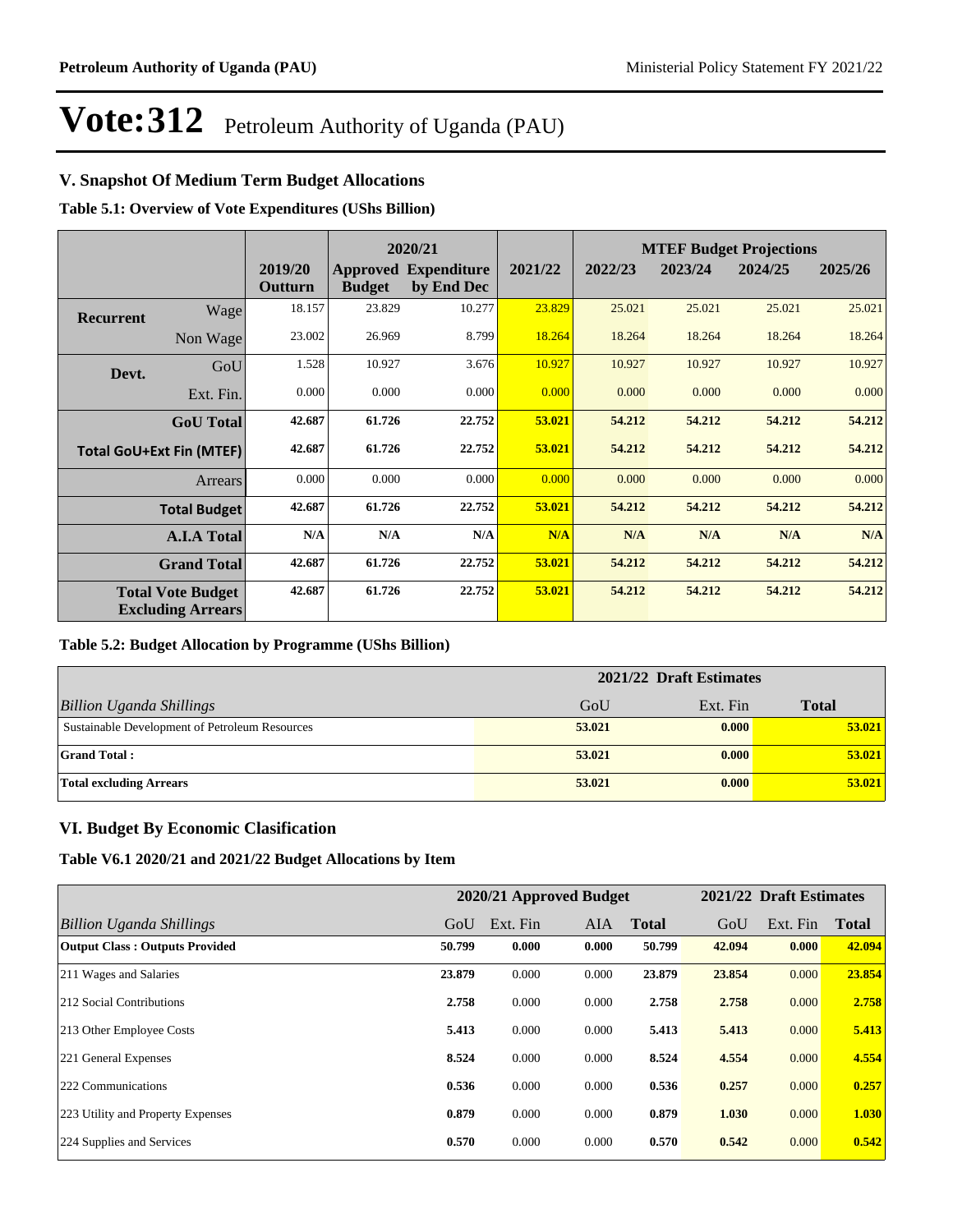| 225 Professional Services                 | 0.900  | 0.000 | 0.000 | 0.900  | 0.270  | 0.000 | 0.270  |
|-------------------------------------------|--------|-------|-------|--------|--------|-------|--------|
| 226 Insurances and Licenses               | 0.764  | 0.000 | 0.000 | 0.764  | 0.674  | 0.000 | 0.674  |
| 227 Travel and Transport                  | 5.427  | 0.000 | 0.000 | 5.427  | 1.622  | 0.000 | 1.622  |
| 228 Maintenance                           | 0.887  | 0.000 | 0.000 | 0.887  | 0.850  | 0.000 | 0.850  |
| 281 Property expenses other than interest | 0.000  | 0.000 | 0.000 | 0.000  | 0.170  | 0.000 | 0.170  |
| 282 Miscellaneous Other Expenses          | 0.262  | 0.000 | 0.000 | 0.262  | 0.100  | 0.000 | 0.100  |
| <b>Output Class: Capital Purchases</b>    | 10.927 | 0.000 | 0.000 | 10.927 | 10.927 | 0.000 | 10.927 |
| 281 Property expenses other than interest | 1.777  | 0.000 | 0.000 | 1.777  | 1.777  | 0.000 | 1.777  |
| <b>312 FIXED ASSETS</b>                   | 9.150  | 0.000 | 0.000 | 9.150  | 9.150  | 0.000 | 9.150  |
| <b>Grand Total:</b>                       | 61.726 | 0.000 | 0.000 | 61.726 | 53.021 | 0.000 | 53.021 |
| <b>Total excluding Arrears</b>            | 61.726 | 0.000 | 0.000 | 61.726 | 53.021 | 0.000 | 53.021 |

### VII. Budget By Sub-Subprogramme, Department And Project

#### **Table V7.1: Past Expenditure Outturns and Medium Term Projections by Sub-SubProgramme,Department and Project**

| <b>Billion Uganda shillings</b>                           | FY 2020/21            |                                  |                                   |                                             | <b>Medium Term Projections</b> |         |         |         |
|-----------------------------------------------------------|-----------------------|----------------------------------|-----------------------------------|---------------------------------------------|--------------------------------|---------|---------|---------|
|                                                           | FY 2019/20<br>Outturn | <b>Approved</b><br><b>Budget</b> | <b>Spent By</b><br><b>End Dec</b> | 2021-22<br><b>Proposed</b><br><b>Budget</b> | 2022-23                        | 2023-24 | 2024-25 | 2025-26 |
| 07 Petroleum Regulation and<br><b>Monitoring</b>          | 22.018                | 31.187                           | 10.844                            | 26.297                                      | 27.814                         | 27.814  | 27.814  | 27.814  |
| 03 Petroleum Exploration                                  | 2.715                 | 3.622                            | 1.142                             | 3.229                                       | 3.577                          | 3.577   | 3.577   | 3.577   |
| 04 Development and Production                             | 4.680                 | 5.839                            | 2.143                             | 4.912                                       | 5.293                          | 5.293   | 5.293   | 5.293   |
| 05 Refinery, Conversion, Transmission and<br>Storage      | 2.548                 | 3.501                            | 1.217                             | 2.689                                       | 3.030                          | 3.030   | 3.030   | 3.030   |
| 06 Environmental and Data Management                      | 7.508                 | 3.803                            | 1.497                             | 3.553                                       | 3.213                          | 3.213   | 3.213   | 3.213   |
| 07 Technical Support Services                             | 4.566                 | 7.570                            | 3.039                             | 5.456                                       | 6.032                          | 6.032   | 6.032   | 6.032   |
| 08 ICT and Data Management                                | 0.000                 | 4.076                            | 1.805                             | 3.682                                       | 3.891                          | 3.891   | 3.891   | 3.891   |
| 1612 National Petroleum Data Repository<br>Infrastructure | 0.000                 | 2.777                            | 0.000                             | 2.777                                       | 2.777                          | 2.777   | 2.777   | 2.777   |
| <b>49 Policy, Planning and Support</b><br><b>Services</b> | 20.669                | 30.538                           | 11.908                            | 26.723                                      | 26.398                         | 26.398  | 26.398  | 26.398  |
| 01 Finance and Administration                             | 14.839                | 11.276                           | 4.477                             | 10.013                                      | 9.278                          | 9.278   | 9.278   | 9.278   |
| 02 Legal and Corporate Affairs                            | 4.302                 | 5.485                            | 1.987                             | 3.947                                       | 4.148                          | 4.148   | 4.148   | 4.148   |
| 09 Executive Director's Office                            | 0.000                 | 5.628                            | 1.768                             | 4.613                                       | 4.822                          | 4.822   | 4.822   | 4.822   |
| 1561 Petroleum Authority of Uganda Project                | 1.528                 | 0.000                            | 0.000                             | 0.000                                       | 0.000                          | 0.000   | 0.000   | 0.000   |
| 1596 Retooling of Petroleum Authority of<br>Uganda        | 0.000                 | 8.150                            | 3.676                             | 8.150                                       | 8.150                          | 8.150   | 8.150   | 8.150   |
| <b>Total for the Vote</b>                                 | 42.687                | 61.726                           | 22.752                            | 53.021                                      | 54.212                         | 54.212  | 54.212  | 54.212  |
| <b>Total Excluding Arrears</b>                            | 42.687                | 61.726                           | 22.752                            | 53.021                                      | 54.212                         | 54.212  | 54.212  | 54.212  |

**VIII. Sub-SubProgramme Performance and Medium Term Plans**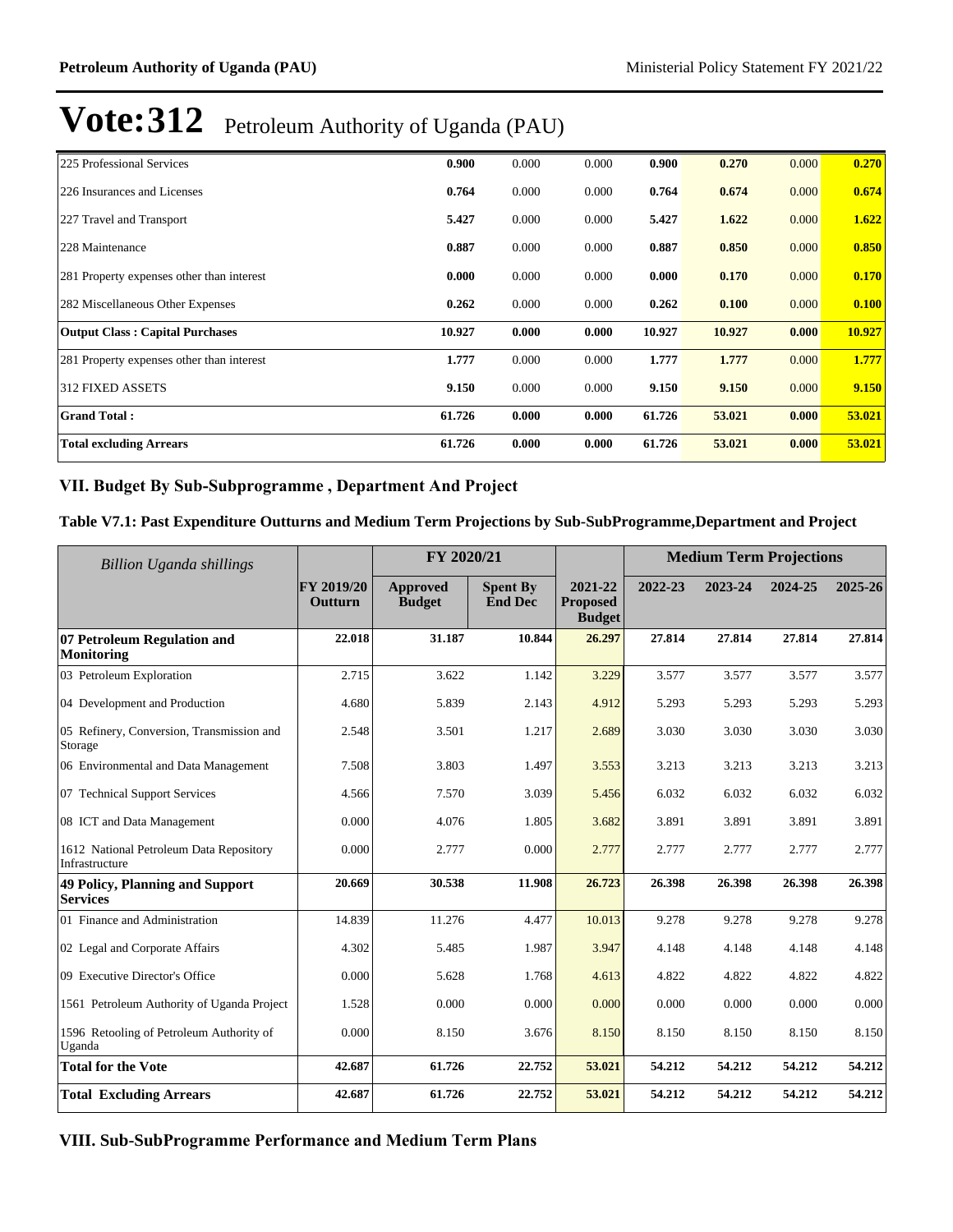|                                                                           | Table V8.1: Sub-SubProgramme Outcome and Outcome Indicators                                                                                                                                                                  |                 |                  |                            |            |            |
|---------------------------------------------------------------------------|------------------------------------------------------------------------------------------------------------------------------------------------------------------------------------------------------------------------------|-----------------|------------------|----------------------------|------------|------------|
|                                                                           | <b>Sub-SubProgramme:</b> 07 Petroleum Regulation and Monitoring                                                                                                                                                              |                 |                  |                            |            |            |
| Objective:                                                                | To enable more exploration to increase the resource base; facilitate commercialization of the oil $\&$ gas<br>resources; and enhance the impact $\&$ sustainability of the petroleum sector.                                 |                 |                  |                            |            |            |
| <b>Responsible Officer:</b>                                               | Executive Director, Ernest N. T Rubondo                                                                                                                                                                                      |                 |                  |                            |            |            |
| <b>Outcome:</b>                                                           | Efficient and Sustainable Petroleum Resource Management                                                                                                                                                                      |                 |                  |                            |            |            |
| 1. Transparency in the oil and gas sector                                 |                                                                                                                                                                                                                              |                 |                  |                            |            |            |
|                                                                           |                                                                                                                                                                                                                              |                 |                  | <b>Performance Targets</b> |            |            |
|                                                                           | <b>Outcome Indicators</b>                                                                                                                                                                                                    |                 |                  | 2021/22                    | 2022/23    | 2023/24    |
|                                                                           |                                                                                                                                                                                                                              | <b>Baseline</b> | <b>Base year</b> | <b>Target</b>              | Projection | Projection |
|                                                                           | • Level of oil and gas operators compliance (upstream and midstream)                                                                                                                                                         | 80%             | 2019             | 82%                        | 85%        | 87%        |
| <b>Department: 03 Petroleum Exploration</b>                               |                                                                                                                                                                                                                              |                 |                  |                            |            |            |
|                                                                           | <b>Budget Output: 01 Petroleum Monitoring and Evaluation</b>                                                                                                                                                                 |                 |                  |                            |            |            |
| Proportion of Petroleum basins evaluated                                  |                                                                                                                                                                                                                              |                 |                  | 14%                        | 14%        | 14%        |
| <b>Department: 04 Development and Production</b>                          |                                                                                                                                                                                                                              |                 |                  |                            |            |            |
| <b>Budget Output: 02 Oil Recovery</b>                                     |                                                                                                                                                                                                                              |                 |                  |                            |            |            |
| Percentage of exploration activities monitored                            |                                                                                                                                                                                                                              |                 |                  | <b>100%</b>                | 100%       | 100%       |
| Number of approved field development plans incorporating new technologies |                                                                                                                                                                                                                              | 3               | 3                | 3                          |            |            |
|                                                                           | Department: 05 Refinery, Conversion, Transmission and Storage                                                                                                                                                                |                 |                  |                            |            |            |
|                                                                           | <b>Budget Output: 03 Refinery, Pipeline and Storage</b>                                                                                                                                                                      |                 |                  |                            |            |            |
| Number of advisory reports submitted                                      |                                                                                                                                                                                                                              |                 |                  | $\overline{\mathbf{4}}$    | 4          | 4          |
|                                                                           | Number of monitoring reports on pre-FID and EPC activities                                                                                                                                                                   |                 |                  | 12                         | 12         | 12         |
| <b>Department: 07 Technical Support Services</b>                          |                                                                                                                                                                                                                              |                 |                  |                            |            |            |
|                                                                           | <b>Budget Output: 05 Promotion and Enforcement of Local Content</b>                                                                                                                                                          |                 |                  |                            |            |            |
|                                                                           | Number of Ugandan Firms and Nationals that have benefitted from the involvement in the Sector                                                                                                                                |                 |                  | <b>500</b>                 | 500        | 500        |
| <b>Sub-SubProgramme:</b>                                                  | 49 Policy, Planning and Support Services                                                                                                                                                                                     |                 |                  |                            |            |            |
| Objective:                                                                | Create a fully functional institution with efficient structures, systems $\&$ procedures; enforce $\&$ review the<br>policy, legal $\&$ regulatory frameworks; and attract, develop $\&$ retain the most competitive talent. |                 |                  |                            |            |            |
| <b>Responsible Officer:</b>                                               | Executive Director, Ernest N. T Rubondo                                                                                                                                                                                      |                 |                  |                            |            |            |
| <b>Outcome:</b><br><b>Efficient and Effective Service Delivery</b>        |                                                                                                                                                                                                                              |                 |                  |                            |            |            |
| 1. Transparency in the oil and gas sector                                 |                                                                                                                                                                                                                              |                 |                  |                            |            |            |
|                                                                           |                                                                                                                                                                                                                              |                 |                  | <b>Performance Targets</b> |            |            |
|                                                                           | <b>Outcome Indicators</b>                                                                                                                                                                                                    |                 |                  | 2021/22                    | 2022/23    | 2023/24    |
|                                                                           |                                                                                                                                                                                                                              | <b>Baseline</b> | <b>Base year</b> | <b>Target</b>              | Projection | Projection |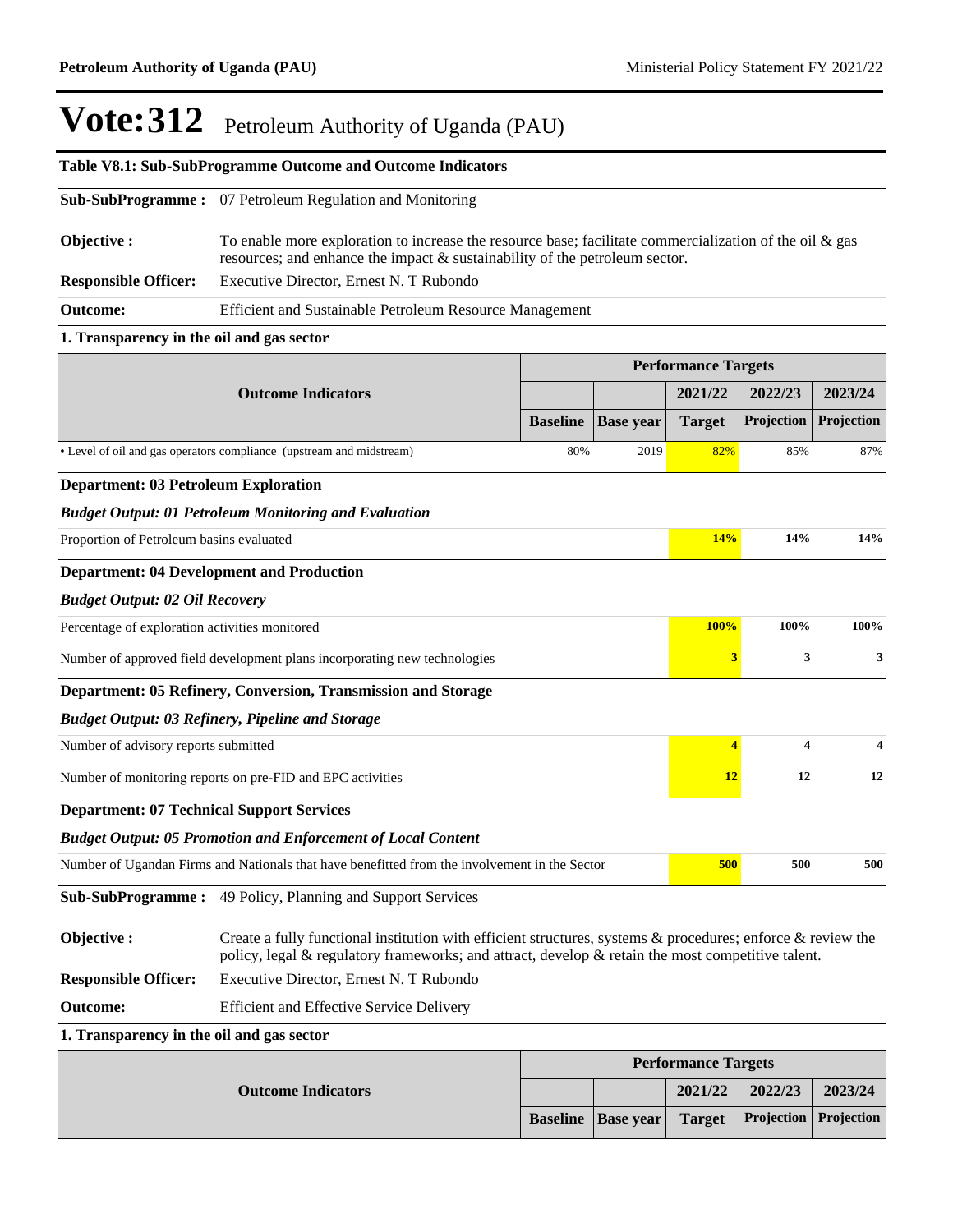| • Level of Institutional efficiency                                                                               | Medium | 2019<br>High<br>efficiency       | High<br>efficiency                   | High<br>efficiency |
|-------------------------------------------------------------------------------------------------------------------|--------|----------------------------------|--------------------------------------|--------------------|
| <b>Department: 01 Finance and Administration</b>                                                                  |        |                                  |                                      |                    |
| <b>Budget Output: 15 Financial Management Services</b>                                                            |        |                                  |                                      |                    |
| Financial Statements prepared and are in compliance with statutory obligations and generally accepted<br>practice |        | <b>100%</b><br><b>Compliance</b> | 100%<br><b>Compliance Compliance</b> | 100%               |
| Effective Management of PAU financial liability                                                                   |        | <b>Strong</b>                    | Strong                               | Strong             |
| <b>Budget Output: 17 Estates and Transport</b>                                                                    |        |                                  |                                      |                    |
| Percentage of service expectation met                                                                             |        | 90%                              | 95%                                  | 98%                |
| <b>Budget Output: 19 Human Resource Management Services</b>                                                       |        |                                  |                                      |                    |
| Percentage of the recruitment plan met                                                                            |        | 100%                             | 100%                                 | 100%               |
| Number of staff retention initiatives undertaken                                                                  |        | 5                                | 6                                    | 6                  |
| <b>Budget Output: 20 Records Management Services</b>                                                              |        |                                  |                                      |                    |
| Percentage of implementation of document control management system                                                |        | 70%                              | 100%                                 | 100%               |
| <b>Department: 02 Legal and Corporate Affairs</b>                                                                 |        |                                  |                                      |                    |
| <b>Budget Output: 13 Litigation</b>                                                                               |        |                                  |                                      |                    |
| Success rate of cases represented by PAU Legal team in court                                                      |        | <b>100%</b>                      | 100%                                 | 100%               |
| <b>Budget Output: 14 Stakeholder Management</b>                                                                   |        |                                  |                                      |                    |
| Level of effective communication between PAU and Stakeholders                                                     |        | <b>Strong</b>                    | <b>Strong</b>                        | Strong             |
| <b>Department: 09 Executive Director's Office</b>                                                                 |        |                                  |                                      |                    |
| <b>Budget Output: 11 Planning, Budgeting and Reporting</b>                                                        |        |                                  |                                      |                    |
| Timely preparation of annual workplans and Budget                                                                 |        | <b>30th May</b><br>2021          | 30th May<br>2022                     | 30th May<br>2023   |
| <b>Budget Output: 12 Policy and Board Affairs</b>                                                                 |        |                                  |                                      |                    |
| Number of advice on matter of policy, laws regulations and agreements                                             |        | 4                                | $\overline{\mathbf{4}}$              | 4                  |
| <b>Budget Output: 18 Audit and Risk Management</b>                                                                |        |                                  |                                      |                    |
| Percentage implementation of Audit Plans                                                                          |        | <b>100%</b>                      | 100%                                 | 100%               |
| Number of Audits carried out per functional area                                                                  |        | 4                                | 4                                    | 4                  |

# **IX. Major Capital Investments And Changes In Resource Allocation**

### **Table 9.1: Major Capital Investment (Capital Purchases outputs over 0.5Billion)**

| FY 2020/21                                                                       | FY 2021/22                                           |  |  |  |  |
|----------------------------------------------------------------------------------|------------------------------------------------------|--|--|--|--|
| <b>Appr. Budget and Planned Outputs</b>                                          | <b>Proposed Budget and Planned</b><br><b>Outputs</b> |  |  |  |  |
| Vote 312 Petroleum Authority of Uganda (PAU)                                     |                                                      |  |  |  |  |
| Sub-SubProgramme: 03 07 Petroleum Regulation and Monitoring                      |                                                      |  |  |  |  |
| Development Project : 1612 National Petroleum Data Repository Infrastructure     |                                                      |  |  |  |  |
| Budget Output: 03 07 76 Purchase of Office and ICT Equipment, including Software |                                                      |  |  |  |  |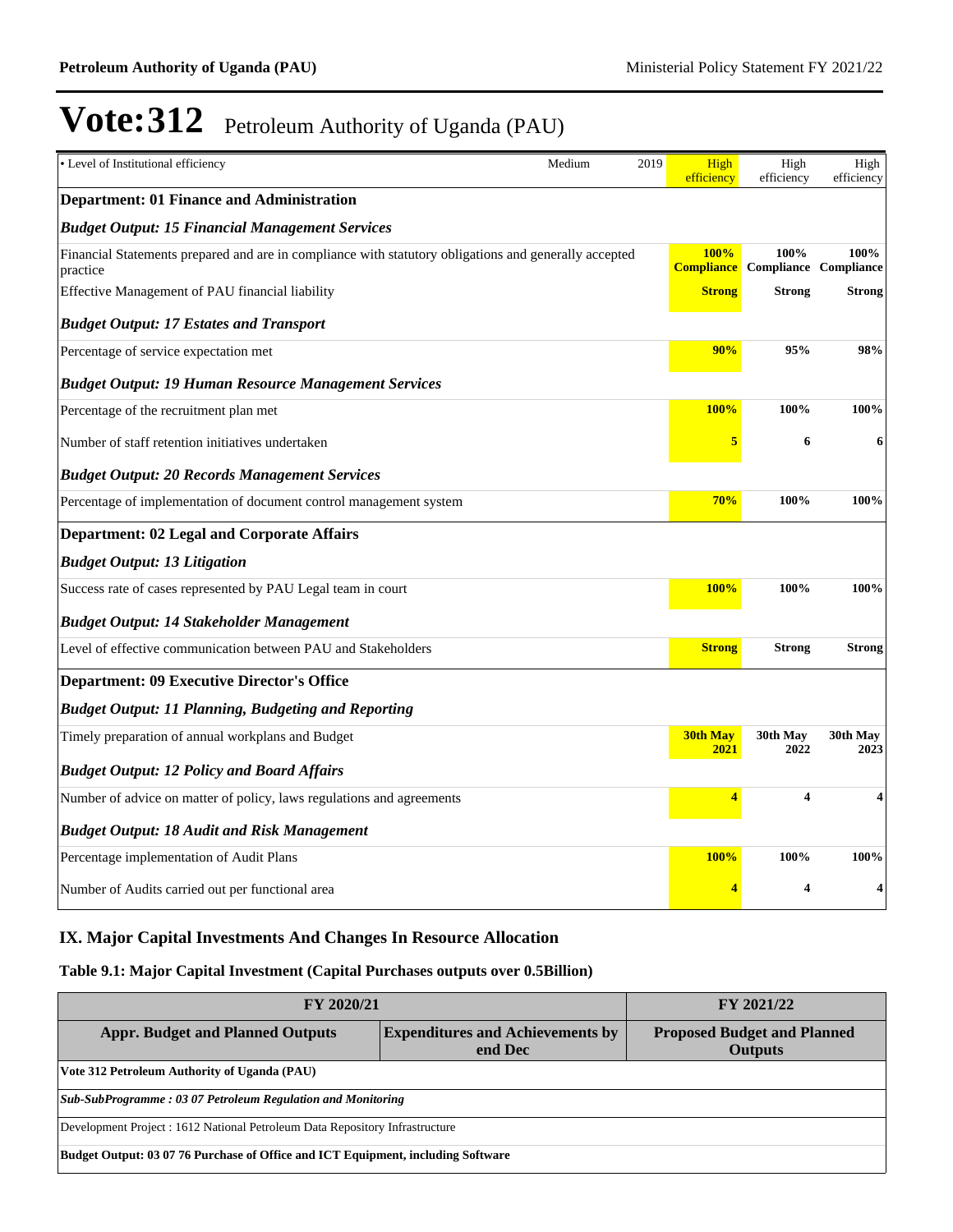|                                                                                  |                                                                                                                                                                                                             |                                                                                                                     | A functional seismic data tape storage and<br>transcription equipment and<br>software in place        |
|----------------------------------------------------------------------------------|-------------------------------------------------------------------------------------------------------------------------------------------------------------------------------------------------------------|---------------------------------------------------------------------------------------------------------------------|-------------------------------------------------------------------------------------------------------|
| <b>Total Output Cost(Ushs Thousand)</b>                                          | 2,577,000                                                                                                                                                                                                   | $\bf{0}$                                                                                                            | 2,577,000                                                                                             |
| Gou Dev't:                                                                       | 2,577,000                                                                                                                                                                                                   | $\Omega$                                                                                                            | 2,577,000                                                                                             |
| Ext Fin:                                                                         | $\overline{0}$                                                                                                                                                                                              | $\Omega$                                                                                                            | $\Omega$                                                                                              |
| A.I.A:                                                                           | $\mathbf{0}$                                                                                                                                                                                                | $\Omega$                                                                                                            |                                                                                                       |
| Sub-SubProgramme: 03 49 Policy, Planning and Support Services                    |                                                                                                                                                                                                             |                                                                                                                     |                                                                                                       |
| Development Project : 1596 Retooling of Petroleum Authority of Uganda            |                                                                                                                                                                                                             |                                                                                                                     |                                                                                                       |
| Budget Output: 03 49 75 Purchase of Motor Vehicles and Other Transport Equipment |                                                                                                                                                                                                             |                                                                                                                     |                                                                                                       |
| Three (3) Vehicles Procured                                                      |                                                                                                                                                                                                             | - One vehicle (a Toyota Land Cruiser) was<br>procured under Insurance Policy as replacement<br>for accident vehicle | 5 Vehicles acquired                                                                                   |
| <b>Total Output Cost(Ushs Thousand)</b>                                          | 1,200,000                                                                                                                                                                                                   | $\mathbf{0}$                                                                                                        | 1,200,000                                                                                             |
| Gou Dev't:                                                                       | 1,200,000                                                                                                                                                                                                   | $\Omega$                                                                                                            | 1,200,000                                                                                             |
| Ext Fin:                                                                         | $\Omega$                                                                                                                                                                                                    | $\Omega$                                                                                                            |                                                                                                       |
| A.I.A:                                                                           | $\overline{0}$                                                                                                                                                                                              | $\Omega$                                                                                                            |                                                                                                       |
| Budget Output: 03 49 76 Purchase of Office and ICT Equipment, including Software |                                                                                                                                                                                                             |                                                                                                                     |                                                                                                       |
| Six (6) Software Procured and Installed                                          | - Implementation of the PAU Data Center has<br>progressed to 95%.<br>The following procurements were ongoing:<br>- Electronic Document and Records<br>Management System (EDRMS)<br>- Rental service renewal |                                                                                                                     | <b>Upgrade TSS Systems (NSD &amp; NOGTR)</b><br><b>Implement the Enterprise Resource System (ERP)</b> |
| <b>Total Output Cost(Ushs Thousand)</b>                                          | 6,660,000                                                                                                                                                                                                   | 3,662,491                                                                                                           | 6,660,000                                                                                             |
| Gou Dev't:                                                                       | 6,660,000                                                                                                                                                                                                   | 3,662,491                                                                                                           | 6,660,000                                                                                             |
| Ext Fin:                                                                         | $\theta$                                                                                                                                                                                                    | $\theta$                                                                                                            |                                                                                                       |
| A.I.A.                                                                           | $\mathbf{0}$                                                                                                                                                                                                | $\Omega$                                                                                                            | $\overline{0}$                                                                                        |

# **X. Vote Challenges and Plans To Improve Performance**

#### **Vote Challenges**

The implementation of SOPs in the fight against the outbreak of the COVID-19 pandemic. Working in shifts, at home, ensuring social distancing and travel limitations (shutdown) affected the implementation of some activities. The pandemic led to the force majeure for some exploration activities in Kanywataba and Ngassa areas by Armor Energy Limited and Oranto petroleum limited respectively.

The Authority is understaffed, the staffing level is at only 57%. The process of recruiting an additional 28 staff was ongoing by the end of the second quarter.

The current budget was prepared with the assumption that the FID would be taken by December 2020, which was not the case. Most of the activities dependent on the FID were not implemented during the period.

Lack of relevant software for drilling and completions as well as for facilities (Process Engineering) affected a thorough review of the proposed wells and facilities designs. The Authority retooling project was not adequately funded during the quarter. While the National Petroleum Data Repository Infrastructure (NPDRI) project never got any funding since the financial year began. Lack of monitoring equipment, tools, and software to effectively execute the mandate of the PAU in environmental monitoring and regulation of the oil and gas industry in Uganda.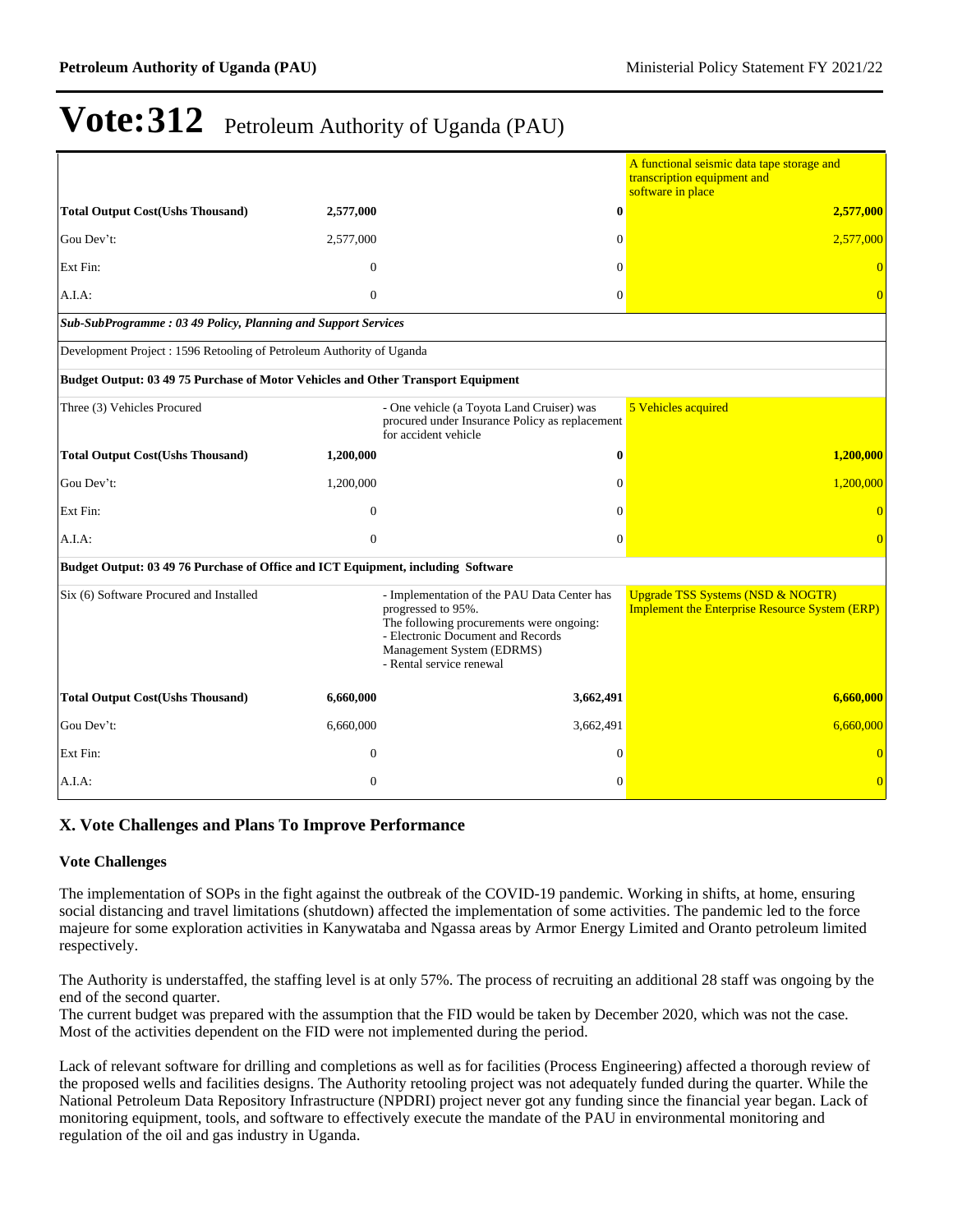There are weaknesses in institutional coordination on environmental and land acquisition aspects of oil and gas activities leading to some agencies not being able or delays in implementing their mandate in respect to oil and gas activities. Some regulations are still pending finalization for effective operationalization of the National Environment Act, 2019. Such critical regulations for the oil and gas sector include the oil spill regulations, the chemicals regulations, air quality standards and regulations, noise standards, and regulations among others.

There is a lot of misinformation by the Non-Government Organizations and Civil Society Organizations. This is causing anxiety and raising expectations among communities located in the project area.

#### **Plans to improve Vote Performance**

According to the Medium-Term Expenditure Framework (MTEF) figures which are attached to the second budget call circular, the PAU funding allocation for the financial year 2021/2022 is UGX 53.02 billion.

The staff salaries and other employees costs account for 61%, staff training 1%, operational costs 10%, petroleum regulation and monitoring 5%, Board Expenses only 3%, while the development budget is only 20% of the budget for the FY 2021/2022. The PAU funds are allocated in accordance with work plans which are linked to the PAU Strategic Plan for the period 2020/2021 to 2024/2025, and the Programme Implementation Action Plan (PIAP) for the NDP III Programme of Sustainable Development of Petroleum Resources.

Work plans which are liked the PAU strategic plan and the PIAP for Sustainable Development of Petroleum Resources shall eliminate unnecessary allocations and reallocation of resources that are not in line with the agreed-upon outputs, work plans, and procurement plans distorting budget execution.

The PAU is committed to efficiency and effectiveness in Budget allocation to achieve Value for Money.

### **XI Off Budget Support**

#### **Table 11.1 Off-Budget Support by Department and Project**

| Billion Uganda Shillings                                         | $2020/21$ Approved<br><b>Budget</b> | 2021/22 Draft<br><b>Estimates</b> |
|------------------------------------------------------------------|-------------------------------------|-----------------------------------|
| <b>Sub-SubProgramme 0307 Petroleum Regulation and Monitoring</b> | 0.50                                | 0.00                              |
| <b>Recurrent Budget Estimates</b>                                |                                     |                                   |
| 06 Environmental and Data Management                             | 0.50                                | 0.00                              |
| $535$ -Norway                                                    | 0.50                                | 0.00                              |
| <b>Total for Vote</b>                                            | 0.50                                | 0.00                              |

### **XII. Vote Cross Cutting Policy And Other Budgetary Issues**

#### **Table 12.1: Cross- Cutting Policy Issues**

| <b>Issue Type:</b>                  | <b>HIV/AIDS</b>                                                                                                                                                                  |
|-------------------------------------|----------------------------------------------------------------------------------------------------------------------------------------------------------------------------------|
| Objective :                         | Reduce the effect of the HIV/AIDS disease on the health and wellbeing of the staff of the Authority                                                                              |
| <b>Issue of Concern:</b>            | Effect of the HIV/AIDS disease on the health and wellbeing of the staff of the Authority.                                                                                        |
| <b>Planned Interventions:</b>       | Procurement of medical insurance cover for all the staff of the Authority to enable them to access<br>education programmes about HIV/AIDS through the medical service providers. |
| <b>Budget Allocation (Billion):</b> | 1.020                                                                                                                                                                            |
| <b>Performance Indicators:</b>      | No. of employees on medical insurance cover (Target: 193 Staff)                                                                                                                  |
| <b>Issue Type:</b>                  | <b>Gender</b>                                                                                                                                                                    |
| <b>Objective:</b>                   | Ensure equity and social inclusion in the oil and gas industry.                                                                                                                  |